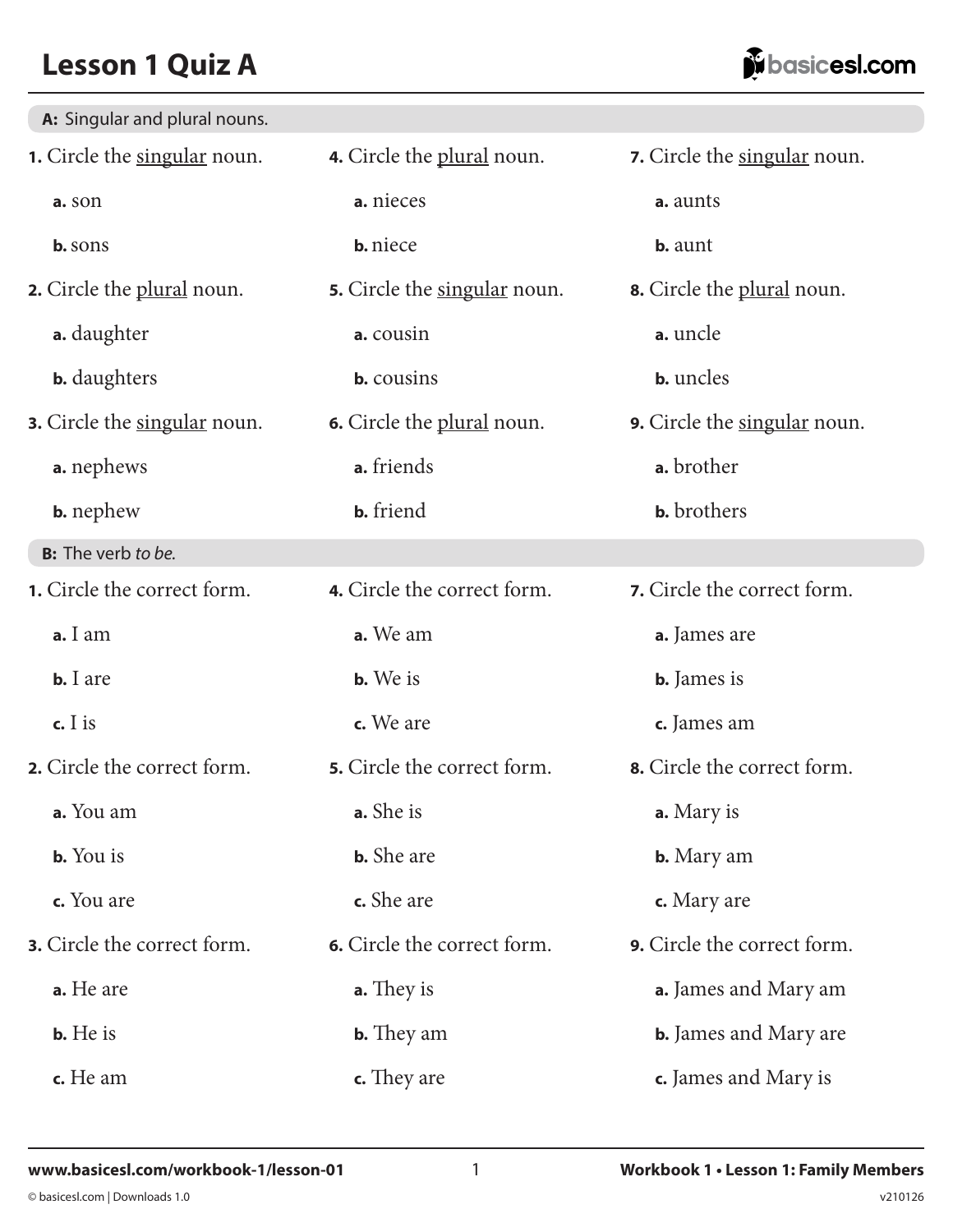

| C: Choose the correct article.            |                                            |
|-------------------------------------------|--------------------------------------------|
| 1. You are ________ friend.               | <b>6.</b> They are _________ cousins.      |
| a. a                                      | a. a                                       |
| $b. an$                                   | $b. an$                                    |
| c. the                                    | c. no article                              |
| 2. He is ________ father of my friend.    | 7. Henry is ______ uncle.                  |
| a. a                                      | a. an                                      |
| $b. an$                                   | <b>b.</b> the                              |
| c. the                                    | c. both                                    |
| <b>3.</b> She is $\_\_\_\_\_\$ aunt.      | 8. Lisa and Fred are _______ parents.      |
| a. a                                      | a. a                                       |
| $b. an$                                   | $b. an$                                    |
| c. no article                             | c. no article                              |
| 4. ______ mother of my cousin is my aunt. | <b>9.</b> He is ________ husband of Jenny. |
| a. The                                    | a. a                                       |
| $b. A$                                    | $b. an$                                    |
| c. An                                     | c. the                                     |
| 5. Tom is ________ grandfather.           |                                            |
| a. a                                      |                                            |
| b. an                                     |                                            |
| c. no article                             |                                            |
|                                           |                                            |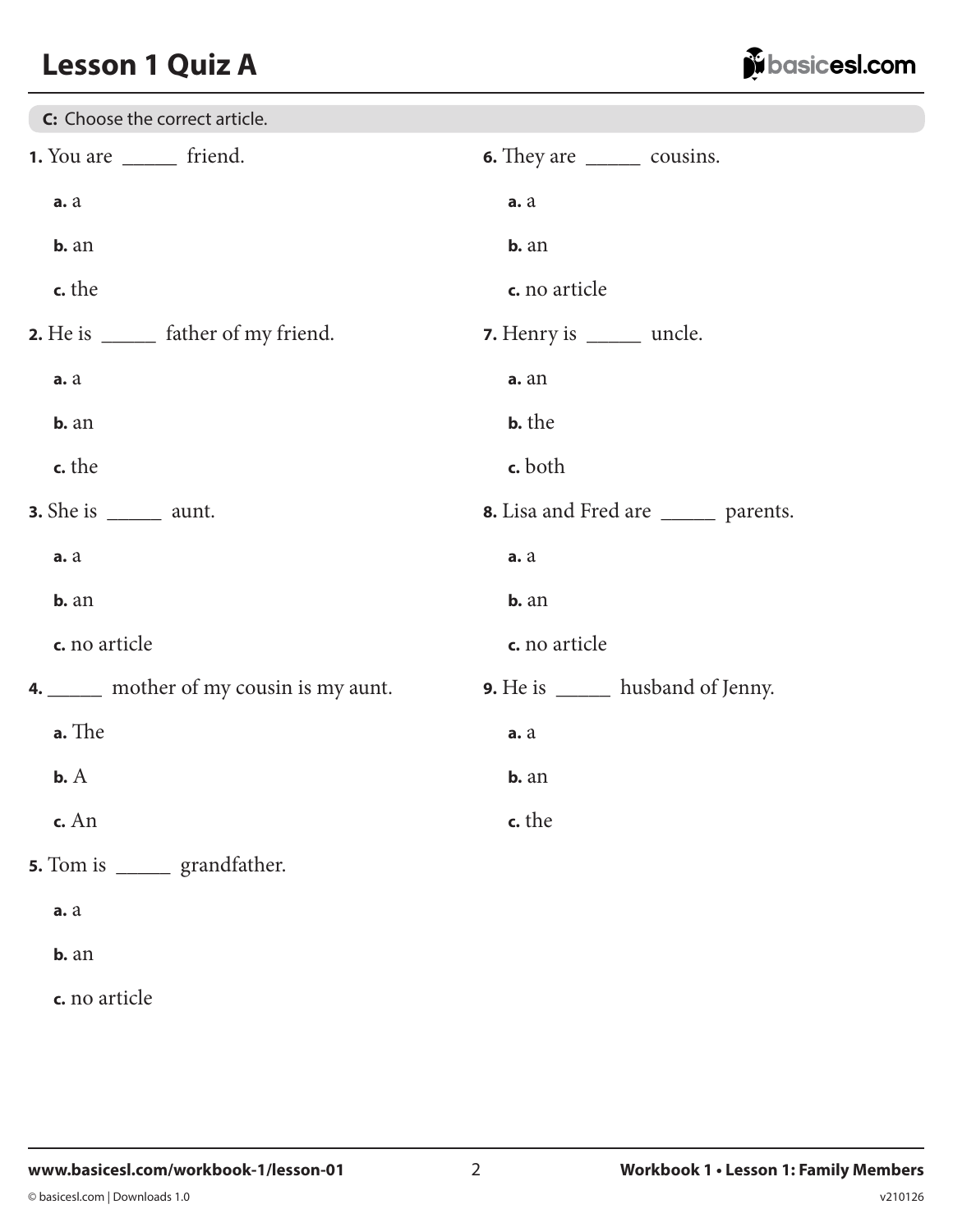juile basicesl.com

| D: Choose the correct verb and subject pronoun.                                            |  |                       |            |                                       |                     |  |
|--------------------------------------------------------------------------------------------|--|-----------------------|------------|---------------------------------------|---------------------|--|
|                                                                                            |  |                       |            |                                       |                     |  |
|                                                                                            |  | <b>a.</b> are, You    |            | $\mathbf{b}$ . is, I                  | $c$ . are, I        |  |
|                                                                                            |  |                       |            |                                       |                     |  |
|                                                                                            |  | a. is, She            |            | $b. am, I$                            | $c$ . are, I        |  |
| 3. ______________ are my grandfather. I ______________ your grandson.                      |  |                       |            |                                       |                     |  |
|                                                                                            |  | $\mathbf{a}$ . He, is |            | $b. They, am$                         | $c$ . You, am       |  |
| <b>4.</b> I am Frank Jones. ________________ is Thomas Jones. ______________ are brothers. |  |                       |            |                                       |                     |  |
|                                                                                            |  | a. You, They          |            | $b. He, We$                           | c. I, You           |  |
|                                                                                            |  |                       |            |                                       |                     |  |
|                                                                                            |  | <b>a.</b> my, Your    |            | <b>b.</b> your, $My$ <b>c.</b> a or b |                     |  |
| E: Mark each sentence as correct or incorrect.                                             |  |                       |            |                                       |                     |  |
| <b>1.</b> You are a father.                                                                |  |                       | a. correct | <b>b.</b> incorrect                   |                     |  |
| 2. We is sisters.                                                                          |  |                       | a. correct |                                       | <b>b.</b> incorrect |  |
| <b>3.</b> John is a father of Robert.                                                      |  |                       | a. correct |                                       | <b>b.</b> incorrect |  |
| <b>4.</b> I are the uncle of James.                                                        |  |                       | a. correct |                                       | <b>b.</b> incorrect |  |
| <b>5.</b> They are a children of Betty.                                                    |  |                       | a. correct |                                       | <b>b.</b> incorrect |  |
| 6. Carol and I are cousins.                                                                |  |                       | a. correct | <b>b.</b> incorrect                   |                     |  |
| 7. We are the sisters of Robert.                                                           |  |                       | a. correct | <b>b.</b> incorrect                   |                     |  |
| 8. What are your name?                                                                     |  |                       | a. correct | <b>b.</b> incorrect                   |                     |  |
| <b>9.</b> My name is the Jim Smith.                                                        |  |                       | a. correct | <b>b.</b> incorrect                   |                     |  |
| <b>10.</b> She is the sister-in-law of Jenny.                                              |  |                       | a. correct | <b>b.</b> incorrect                   |                     |  |